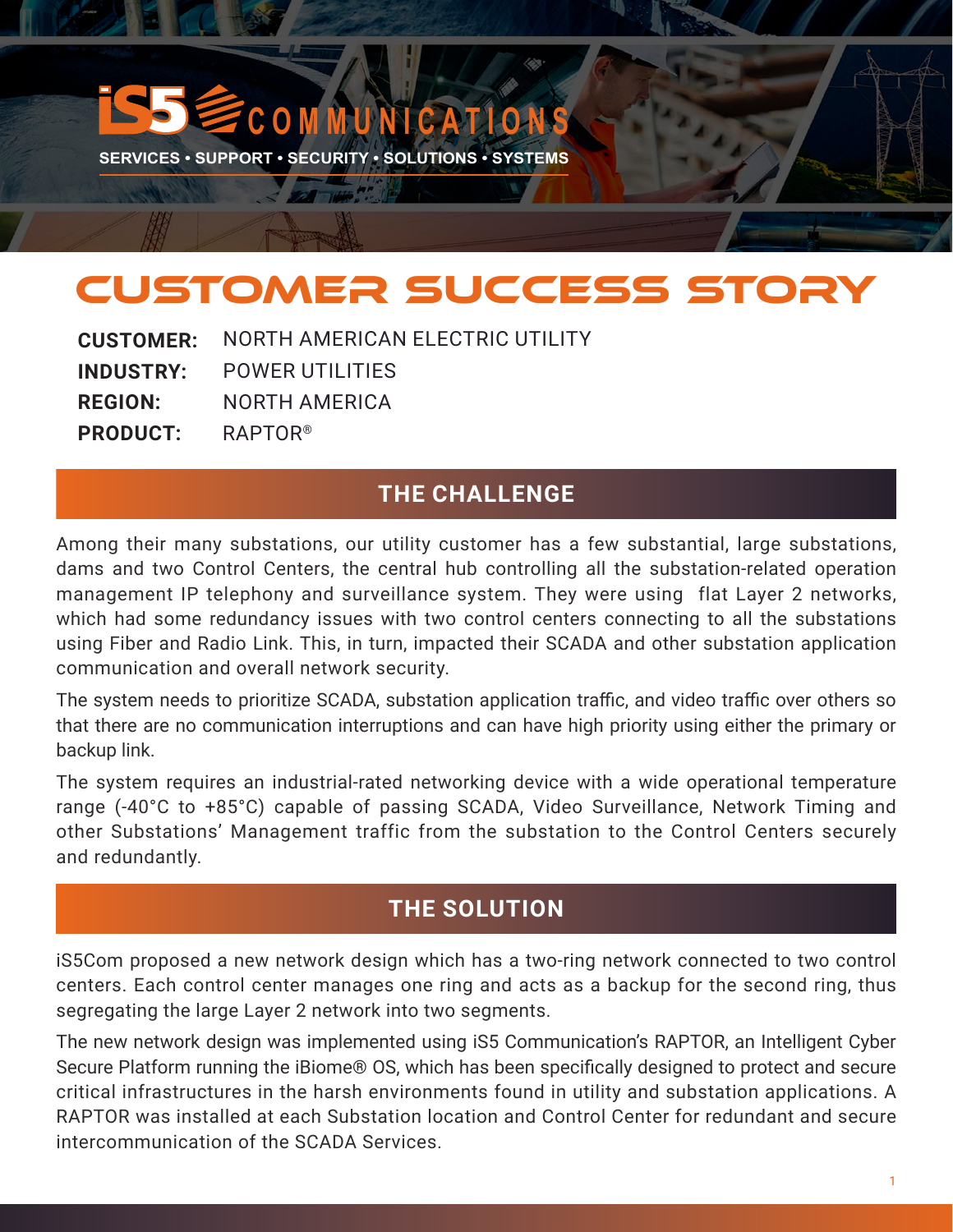From iS5Com's perspective, the best way to design and implement this type of network is to use a combination of Layer 2 and Layer 3 functionality. In the Control level, we implemented both Layer 2 and Layer 3 functionality so that:

- All the inter VLAN routing is managed from core RAPTORs in the control center
- The network security policy is efficiently manged
- Spanning tree Root Bridge is easily managed from the core level for multiple application VLANs
- All external direct communication can be restricted to substation network to secure the OT Network
- Traffic load balancing and prioritization





We also implemented backup RAPTORs for all the Primary core RAPTORS for gateway redundancy and high availability in such a way that it only acts as a backup of the core RAPTOR. The backup RAPTOR also shares the network traffic load so that in the event of a failure of both core RAPTORs, backup RAPTORs can take over without any interruptions.

For redundancy, each substation RAPTOR is connected with a dual-link, and the complete substation network is connected with two network rings to the Control Center. Spanning-tree configured is such an efficient way so that if the primary link goes down in the substation RAPTOR, the backup link automatically becomes active for the substation network communication.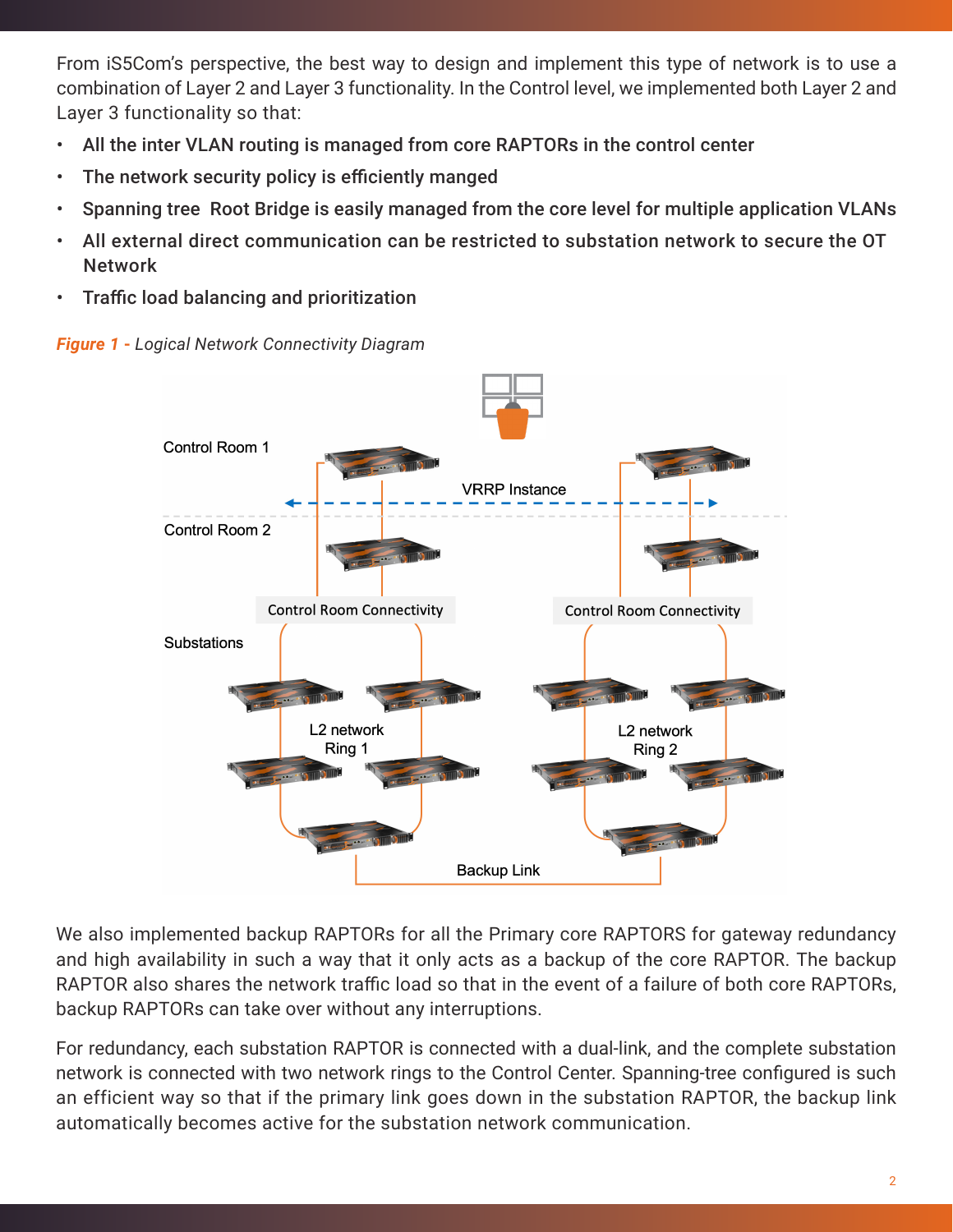We also have used QoS configuration for some critical application traffic prioritization and better bandwidth optimization. Network configured in such an optimized way so that all the Substation Merging Unit, RTU Metering device, Teleprotection, and other Substation devices can be synchronized network timing with the Central time server.

For security reasons, all the unused ports of the RAPTOR were shut down in the substation's network, and a security policy was implemented for unauthorized access and local traffic. SNMP was configured to manage all the devices from the Central Network Management System for high visibility of the substation network.

The RAPTOR commissioning process developed essential time-saving benefits by using configuration tools console, ssh and web GUI. This process provided a consistent method to configure the devices and helped minimize errors during the setup. Another benefit of the deployed iS5Com solution was a noticeable performance increase over the initial network setup. While this solution is very complex, it is very effective.

## **BENEFITS**

- **• 100% redundant –** all the substation RAPTOR's are equipped with a dual power supply and a redundant link connected to the control center in a ring network for first traffic switching. Both control centers RAPTOR's are redundant to each other to take control of the substation network in case of failure.
- **• 100% visibility** to meter data that feeds into the energy management system independently of Customer Energy System.
- **• 100% availability** to RTU, IED, power meter, surveillance camera through the RAPTOR.
- **• 100% reliability** of the utility grade hardened RAPTOR device provides long-term performance at interchange metering locations where temperature extremes are vital.
- **• Reliable –** meets or exceeds the standards set out in IEC 61850-3 and IEEE 1613 for the industrial communication equipment in substation environments.
- **• Flexible –** The iBiome is an all-encompassing operating system that supports switching and routing on a single platform. The iMX350 has been designed for future scalability. Its modular system of field-replaceable modules, hot-swappable power supplies, and its ability to run third-party software applications makes it a very flexible platform for today and the future.
- **• Easy to Use** RAPTOR Management application interface and configuration tools simplify large network rollouts. Future configuration changes, if necessary, can be done remotely and on a large scale through the use of scripts.
- **• Secure remote access** to the RAPTOR device configuration is facilitated through SSH and HTTPS.